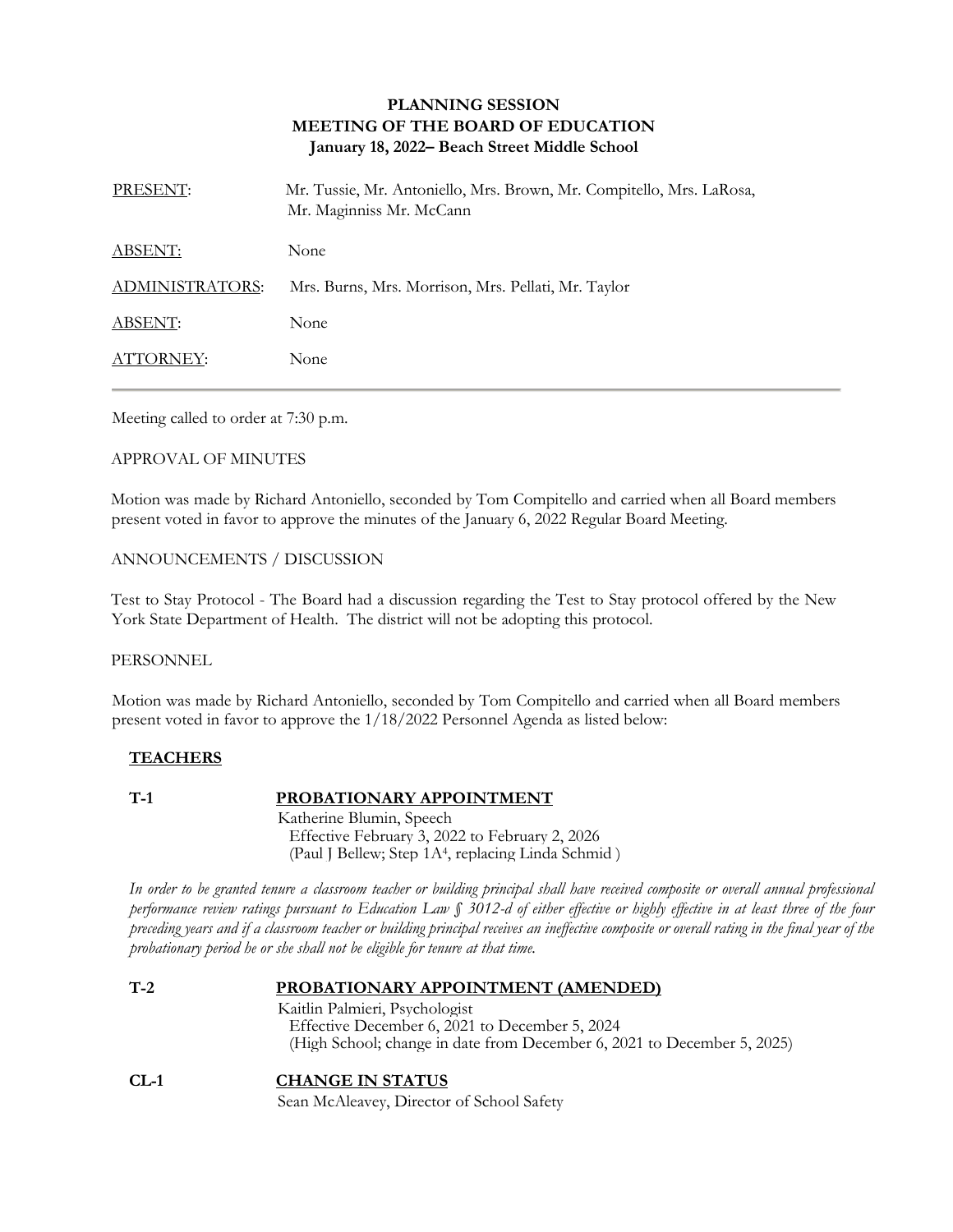Effective January 7, 2022 (District Wide; change from Provisional Director of School Safety)

# **CL-2 SUBSTITUTE ASSISTANT COOK** (\$21.37/hr.)

Kim Landhauser, effective January 19, 2022

#### **CL-3 CHANGE IN TITLE** Katherine Keller, Special Education Aide Effective January 24, 2022 (Paul J. Bellew; Step1; change from Cafeteria Aide; replacing T. Bell {resigned})

### **OTHER**

### **SUBSTITUTE TEACHER** (\$130 per diem)

Erika Montemurro, effective January 19, 2022 Thomas Renick, effective January 18, 2022, **student teacher**

### **CLUBS/ADVISORS 2021-2022**

#### BEACH STREET

Peer Tutoring Grade 6, Kristin Grossi Games and Activities Club, John Kennedy

#### HIGH SCHOOL

Creativity Action Service, Edward Jablonski &Virginia Scudder {shared} Costume Director, Ryan Jensen & Melissa Senatore {shared}

PAUL J BELLEW Science Buddies, Kristen Amoia

#### UDALL

Costume Director, Justin DeMaio Drama Director, Keith DeMaio Set Design, Edward McManus

Motion was made by Richard Antoniello, seconded by Tom Compitello and carried when all Board members present voted in favor to approve resolution: Internal Audit Corrective Action Plan.

#### RESOLUTION:

Recommend the Board of Education approve the Corrective Action Plan in response to the internal auditors' Agreed-Upon Procedures Report dated November 23, 2021, submitted by the Assistant Superintendent for Business.

Motion was made by Richard Antoniello, seconded by Tom Compitello and carried when all Board members present voted in favor to approve Cullen & Danowski, LLP Internal Audit Engagement Letter, made motion.

Motion was made by Richard Antoniello, seconded by Tom Compitello and carried when all Board members present voted in favor to approve Special Education Contracts 2021-2022: Deer Park UFSD and Kings Park CSD.